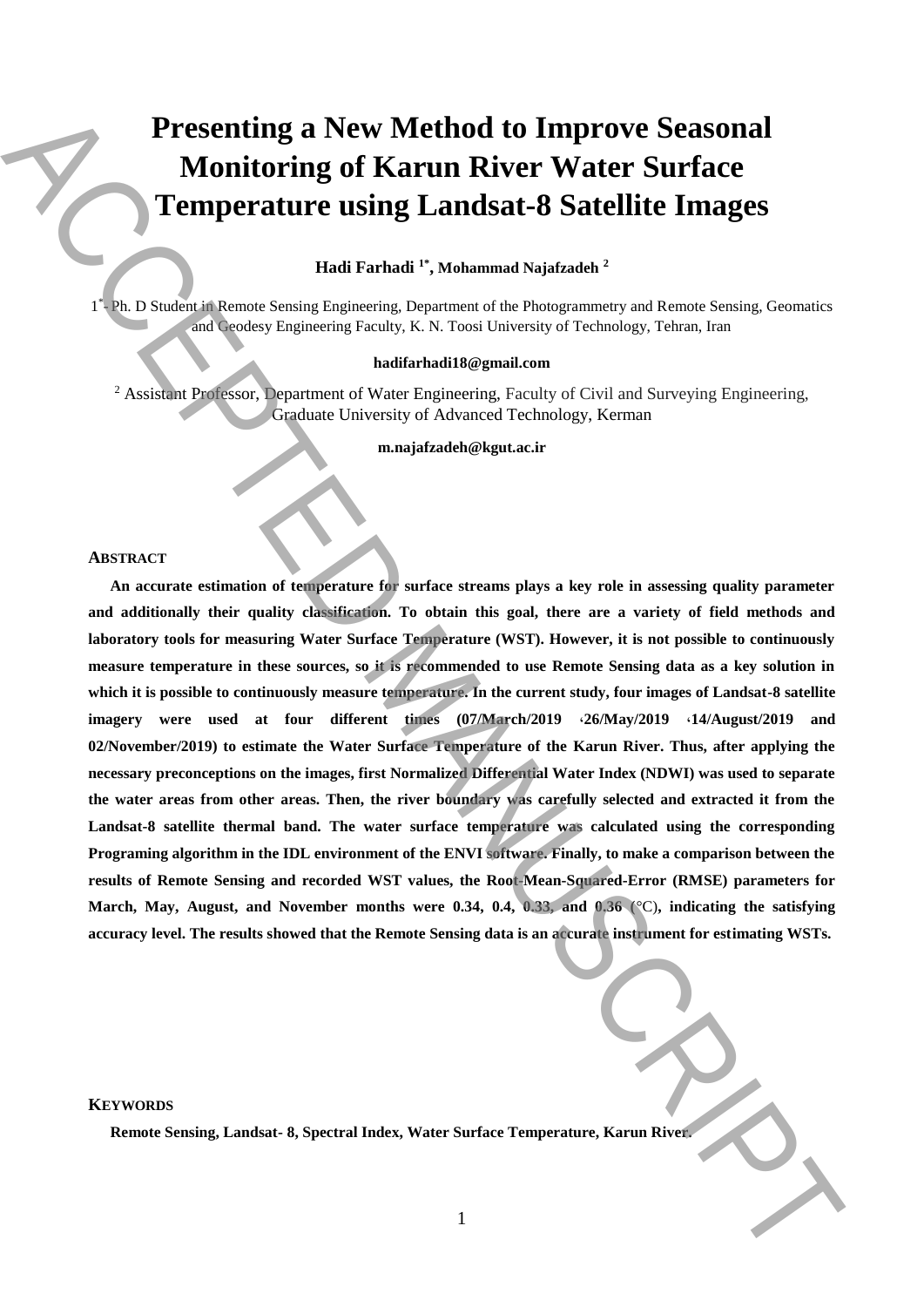## **1. Introduction**

 One of the important parameters in determining the water quality index is the water surface temperature (WST) [1]. Rivers are one of the most important sources of surface water transfer to various substrates, including drinking and agricultural purposes. Due to the variation in geometric structure of rivers and long flow path, measuring WST with special thermometers in the river is time consuming and expensive. In addition, it is not possible to measure the water temperature in the across river, and it will require experienced individuals and time, which is not economically viable. In order to solve these problems, Remote Sensing (RS) is suggested as a key solution.

 In general, RS sensors are divided into active (radar) and inactive (optical). Passive sensors use the sun as an energy source. In contrast, there are active sensors that carry the energy source with them. Therefore, RS and the systems used can provide very useful information in various applications such as WST retrieval. Numerous studies have been performed to calculate the WST using RS data [2,3].

 Many studies in the field of calculating the WST used satellite images with very low resolution, which examined the WST in sea and lake on a large scale [4-6]. However, the study of WST in rivers and narrow water areas received less attention. The reason for this is the inability of satellite images with low spatial resolution to distinguish the exact boundary of the river. Also, the methods used to accurately select the river have not been geometrically robust.

 Therefore, the aim of the present study is to calculate the water temperature of Karun River by separating the boundary of the Karun River water area using satellite images with medium spatial resolution, which has not been studied in any study.

#### **2. Case Study and Data**

 The study area is part of the Karun River in Khuzestan Province, which is located in southwestern Iran.

 In the current study, four images of Landsat-8 satellite imagery were used at four different times (07/March/2019 ،26/May/2019 ،14/August/2019 and 02/November/2019) to estimate the WST of the Karun River. The satellite data covers the entire globe and is available for free from the  $USGS<sup>1</sup>$  website. In order to evaluate the extracted temperatures from the RS data, the temperature of ten specific points in proportion to

the imaging time of the Karun River was used. Methodology

# **Pre- Processing and WST Retrieval**

 The process of making the necessary pre-processing on the Landsat-8 images and how to calculate the WST of the Karun River is shown in the flowchart of Fig 1.



**Figure 1. Flowchart for calculating the Water Surface Temperature of Karun River**

According to the Figure 1, in the first stage, preprocessing related to visible, near-infrared and thermal bands including Radiometric and Atmospheric corrections were performed, then the spatial resolution of thermal bands was improved from 100 meters to 30 meters. In the next step, the normalized differences Water index (NDWI) was generated using Equation 1 and was used to isolate and accurately cut the River boundary from other features.

$$
NDWI = \frac{G - NIR}{G + NIR}
$$
 (1)

 In Equation (1), NDWI is the Normalized Differential Water Index, NIR is the amount of Near-Infrared band reflectance and G is the Green band reflectance of Landsat-8 satellite imagery. Using this index, water values can be extracted in different intervals. The value of the NDWI varies between +1 and -1, in which values above  $0.2$  to  $+1$  are classified as water. Finally, by calculating the values of Brightness Temperature (BT) from Equation 2, WST was calculated and compared with the obtained data from



**.** 

<sup>1</sup> United States Geological Survey